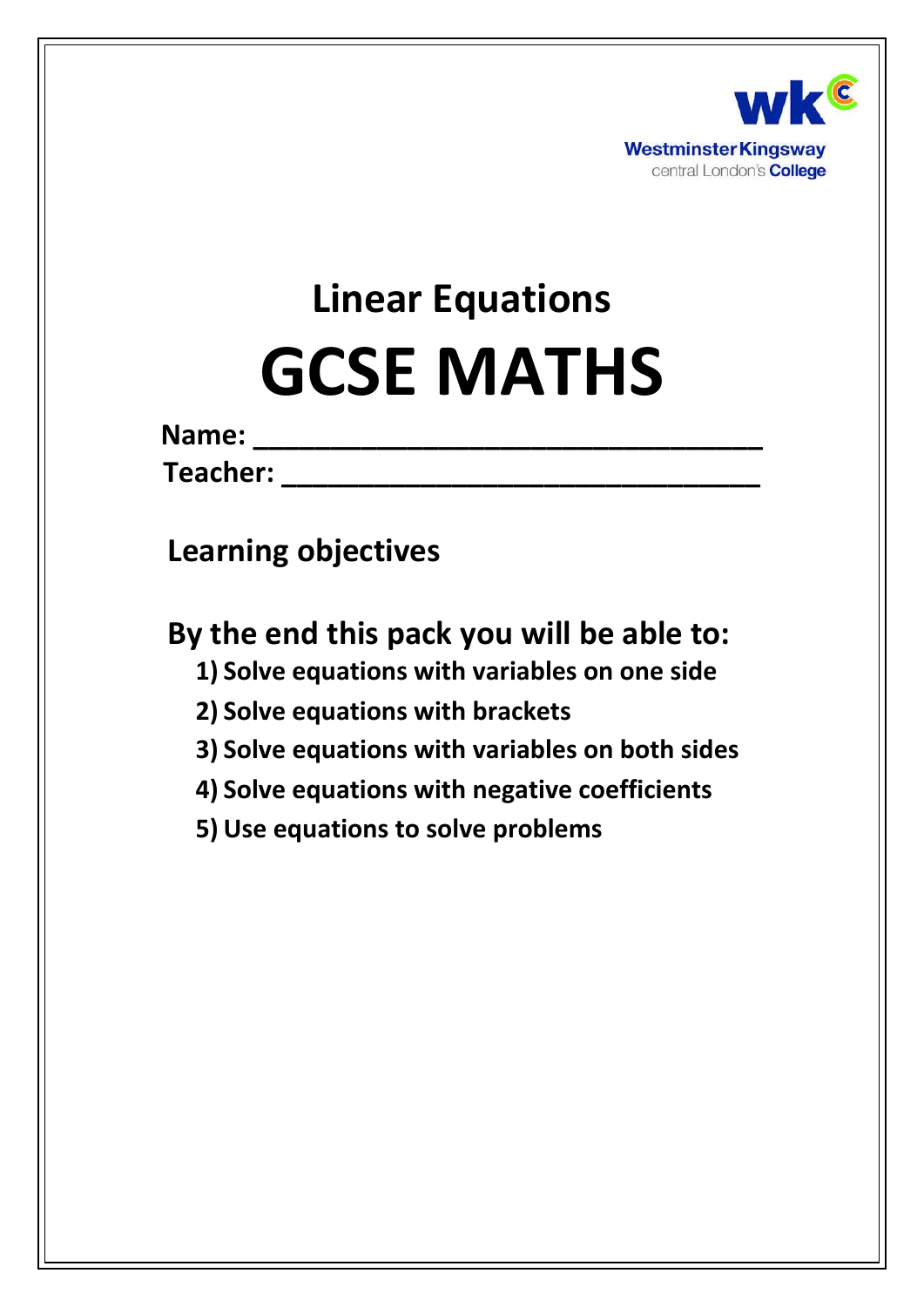| 1) $3n + 4 = 19$     | 2) $4n + 5 = 13$     | 3) $4n - 3 = 25$  |
|----------------------|----------------------|-------------------|
| 4) $2n + 6 = 18$     | 5) $3n - 2 = 16$     | 6) $5n + 4 = 34$  |
| 7) $3n + 7 = 19$     | 8) $5n - 6 = 14$     | 9) $3n - 3 = 21$  |
| $3n + 2 = 17$<br>10) | $4n + 6 = 14$<br>11) | 12) $6n + 5 = 41$ |
| 13) $5n - 3 = 7$     | 14) $3n - 4 = 11$    | 15) $7n + 3 = 24$ |

## How much can you do???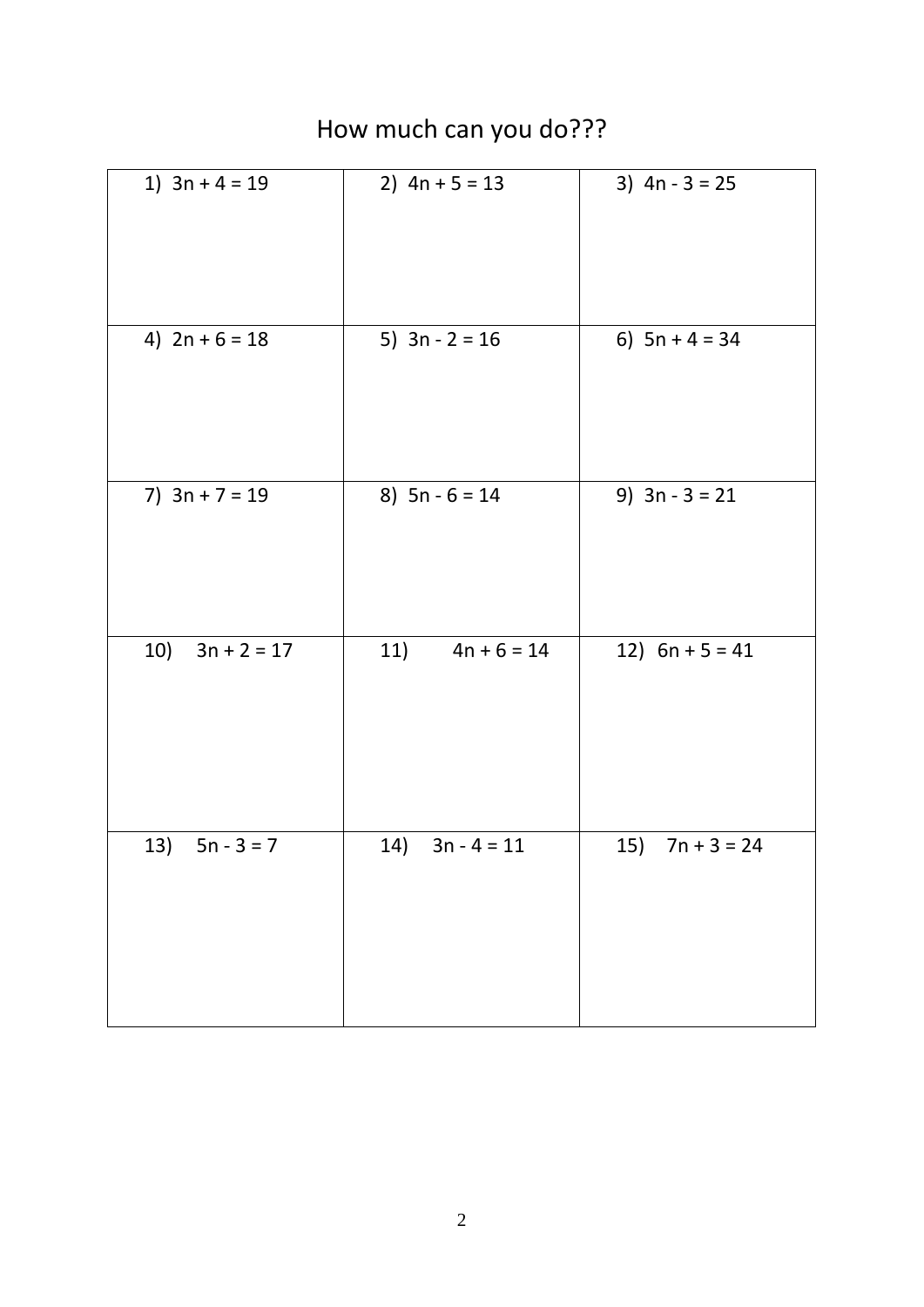#### Algebra-Grade E - Solve Equations GCSE Questions

- $1.$ Solve.
	- (a)  $2x-3=2$
	- ................................... (b)  $15 = 4x + 3$

 $[2]$ 

#### $2.$ Solve.

(a)  $2x = 15$ 

 $[1] % \centering \includegraphics[width=0.9\columnwidth]{figures/fig_10.pdf} \caption{The graph $\mathcal{N}_1$ is a function of the number of times, and the number of times, and the number of times, are indicated in the number of times, and the number of times, are indicated in the number of times, and the number of times, are indicated in the number of times, and the number of times, are indicated in the number of times, and the number of times, are indicated in the number of times, and the number of times, are indicated in the number of times, and the number of times, are indicated in the number of times, and the number of times, are indicated in the number of times, and the number of times, are indicated in the number of times, and the number of times, are indicated in the number of times, and the number of times, are indicated in the number of times, and the number of times, are indicated in the$ (b)  $15 = 6 + x$ 

.................................. (c)  $4x - 7 = 13$ 

> ...................................  $[2]$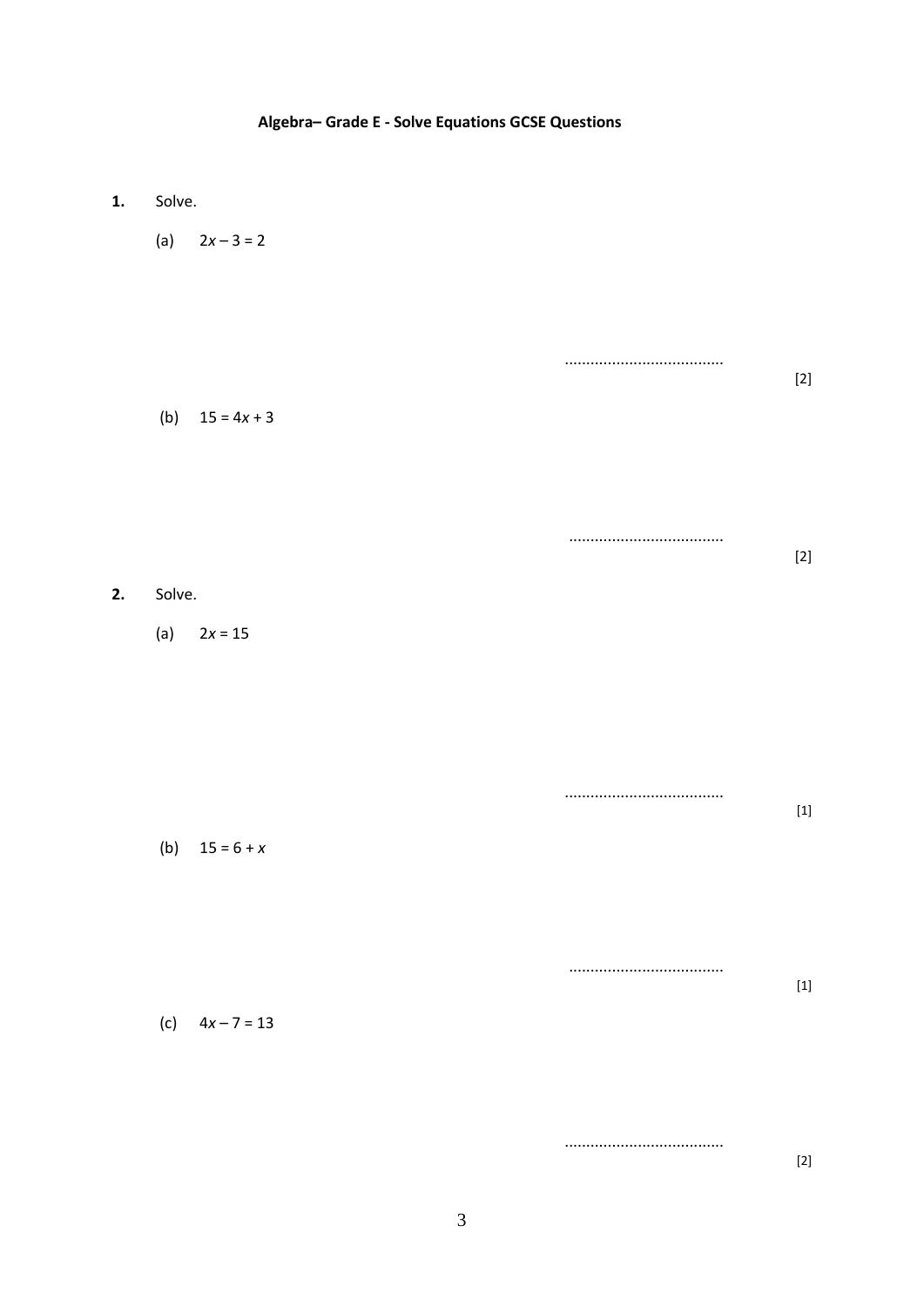3. Solve.

(a) 
$$
\frac{x}{5} = 12
$$

 $[1] % \centering \includegraphics[width=0.9\columnwidth]{figures/fig_10.pdf} \caption{The graph $\mathcal{N}_1$ is a function of the number of times, and the number of times, and the number of times, are indicated in the number of times, and the number of times, are indicated in the number of times, and the number of times, are indicated in the number of times, and the number of times, are indicated in the number of times, and the number of times, are indicated in the number of times, and the number of times, are indicated in the number of times, and the number of times, are indicated in the number of times, and the number of times, are indicated in the number of times, and the number of times, are indicated in the number of times, and the number of times, are indicated in the number of times, and the number of times, are indicated in the number of times, and the number of times, are indicated in the$ 

#### (b)  $2x + 7 = 19$

4. Solve.

(i)  $2 = p - 8$ 

(ii)  $20y + 1 = 11$ 

...................................

...............................

................................

 $[1] % \centering \includegraphics[width=0.9\columnwidth]{figures/fig_10.pdf} \caption{The graph $\mathcal{N}_1$ is a function of the number of times, and the number of times, and the number of times, are indicated with the number of times, and the number of times, are indicated with the number of times, and the number of times, are indicated with the number of times, and the number of times, are indicated with the number of times, and the number of times, are indicated with the number of times, and the number of times, are indicated with the number of times.} \label{fig:3}$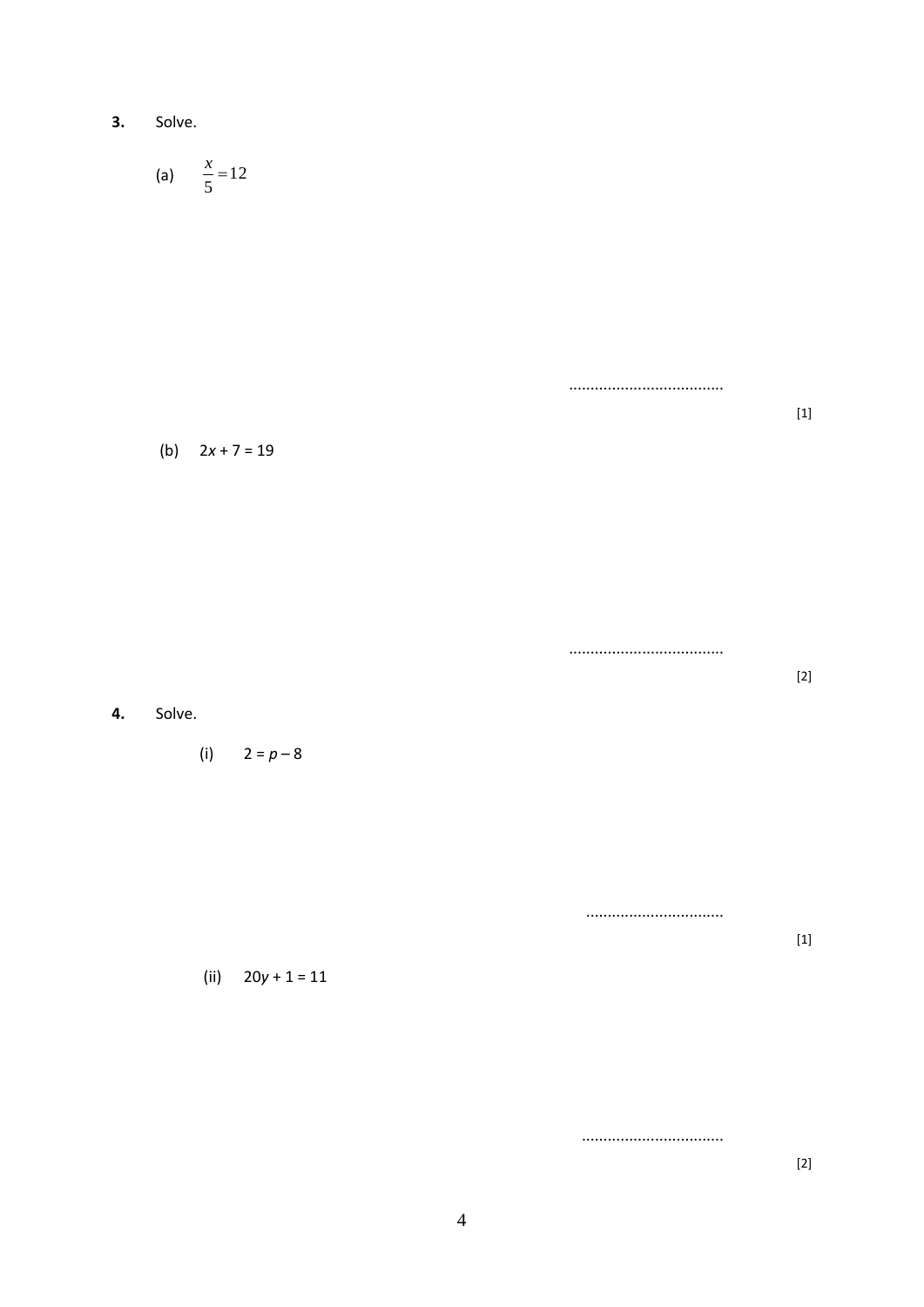|    | Algebra-Grade E - Solve Equations GCSE Questions - Homework |                       |  |  |  |  |  |  |  |  |  |  |
|----|-------------------------------------------------------------|-----------------------|--|--|--|--|--|--|--|--|--|--|
| 1. | Solve.                                                      |                       |  |  |  |  |  |  |  |  |  |  |
|    | (a) $9 = x - 6$                                             |                       |  |  |  |  |  |  |  |  |  |  |
|    | (b) $4x = 20$                                               |                       |  |  |  |  |  |  |  |  |  |  |
|    | (c) $2x - 7 = 8$                                            |                       |  |  |  |  |  |  |  |  |  |  |
| 2. | Solve.                                                      | <br>$\left[ 2\right]$ |  |  |  |  |  |  |  |  |  |  |
|    | (a) $11 = x + 3$<br>$5x = 60$<br>(b)                        |                       |  |  |  |  |  |  |  |  |  |  |
|    |                                                             |                       |  |  |  |  |  |  |  |  |  |  |

## $\overline{5}$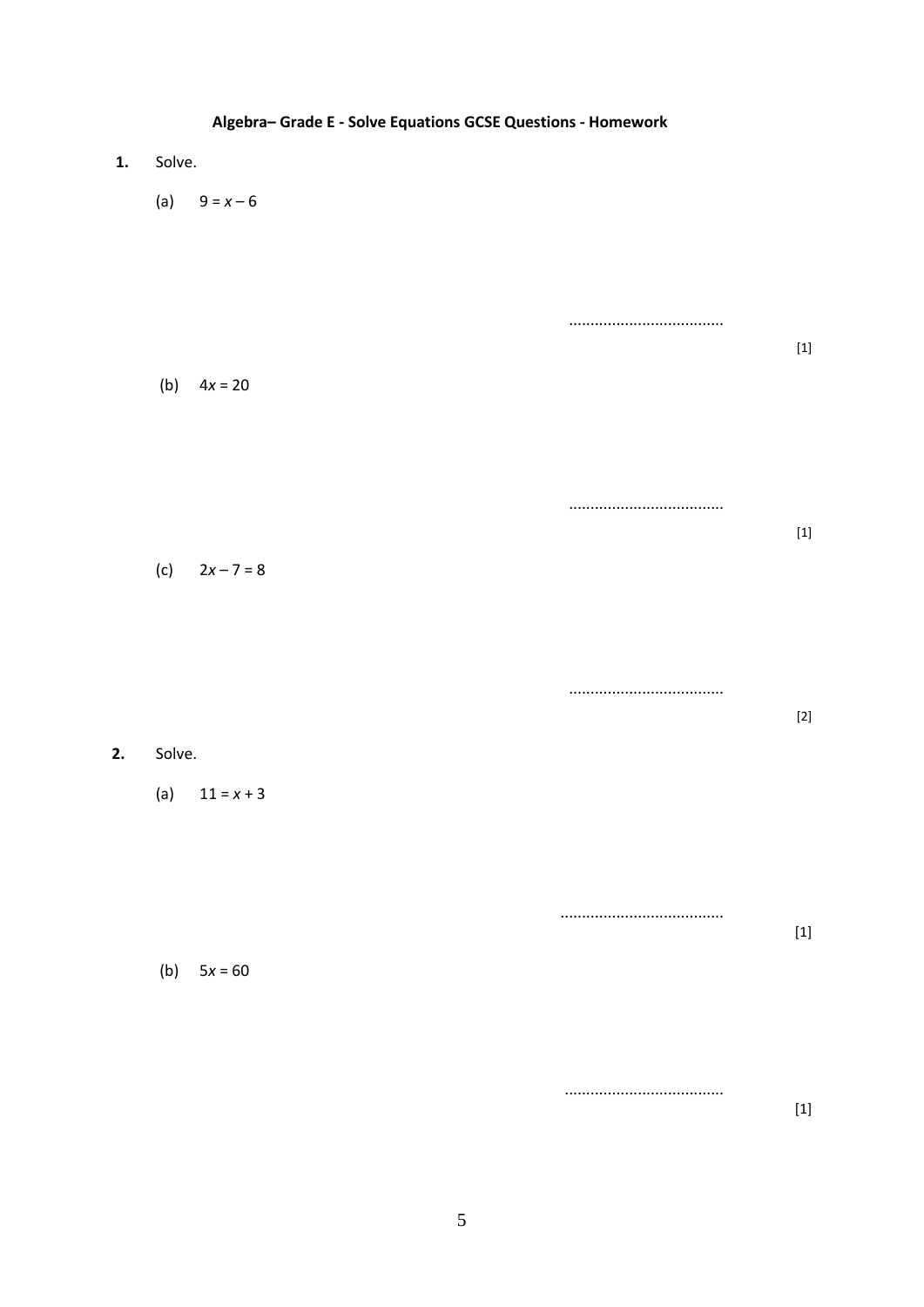| 1) $7n + 3 = 3n + 27$       | 2) $7n + 5 = 5n + 25$     | 3) $10n + 2 = 7n + 14$   |
|-----------------------------|---------------------------|--------------------------|
| 4) $5n + 4 = 2n + 22$       | 5) $6n + 8 = 2n + 36$     | 6) $7n - 3 = 4n + 12$    |
| 7) $5n - 2 = n + 10$        | 8) $9n - 7 = 5n + 13$     | 9) $11n - 9 = 5n + 27$   |
| 10)<br>$5n - 10 = 3n + 50$  | 11)<br>$8n - 3 = 2n + 39$ | 12) $9n + 14 = 6n + 29$  |
| $10n + 17 = 3n + 52$<br>13) | 14)<br>$5n - 16 = n + 20$ | $3n + 3 = 2n + 8$<br>15) |

## Solving Grade D Equations - How much can you do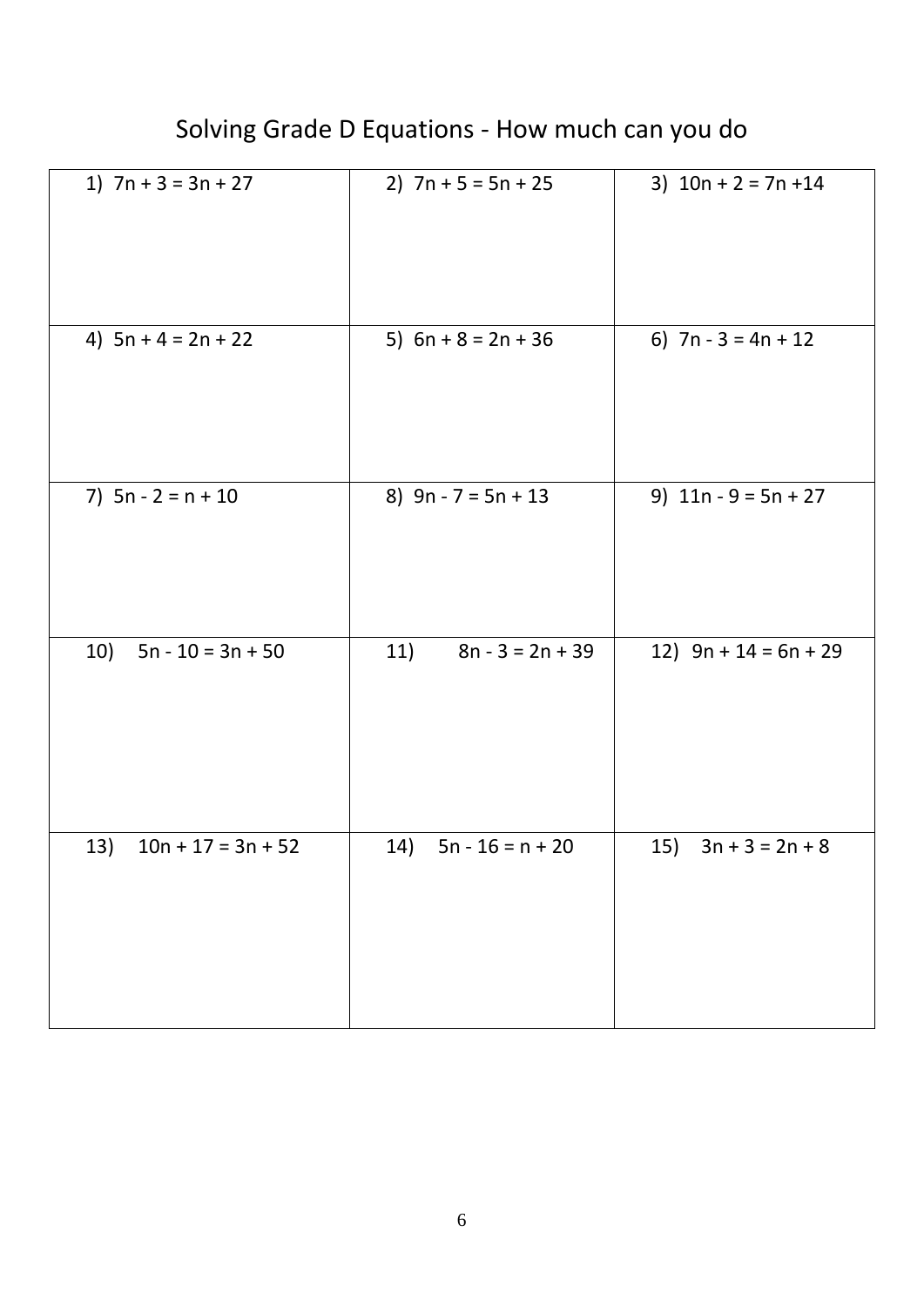**1.** Solve these equations. Show your working.



8*k* - 1 = 17

*k* = ............................

 $2m + 5 = 10$ 

*m* = ............................

1 mark

1 mark

 $3t + 4 = t + 13$ 

*t* = ............................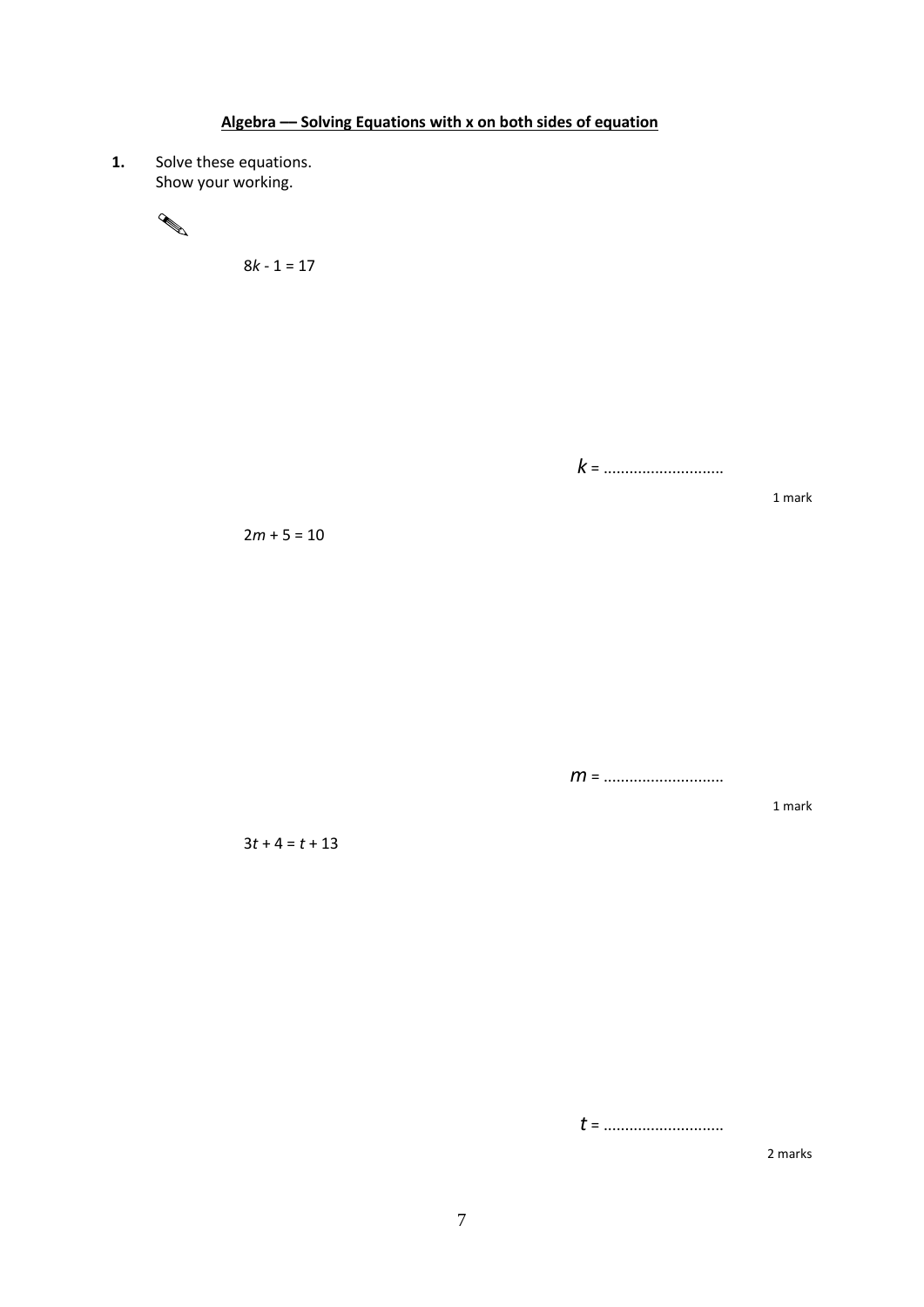#### **2. Solving**

(a) When *x* **= 5**, work out the values of the expressions below.



5*x* – 5 = ..........................

3 + 6*x* = ........................

(b) When 2*y* + 11 = 17, work out the value of *y* Show your working.



2 marks

*y* = .................

2 marks

(c) Solve the equation 9*y* + 3 = 5*y* + 13 Show your working.



*y* = .................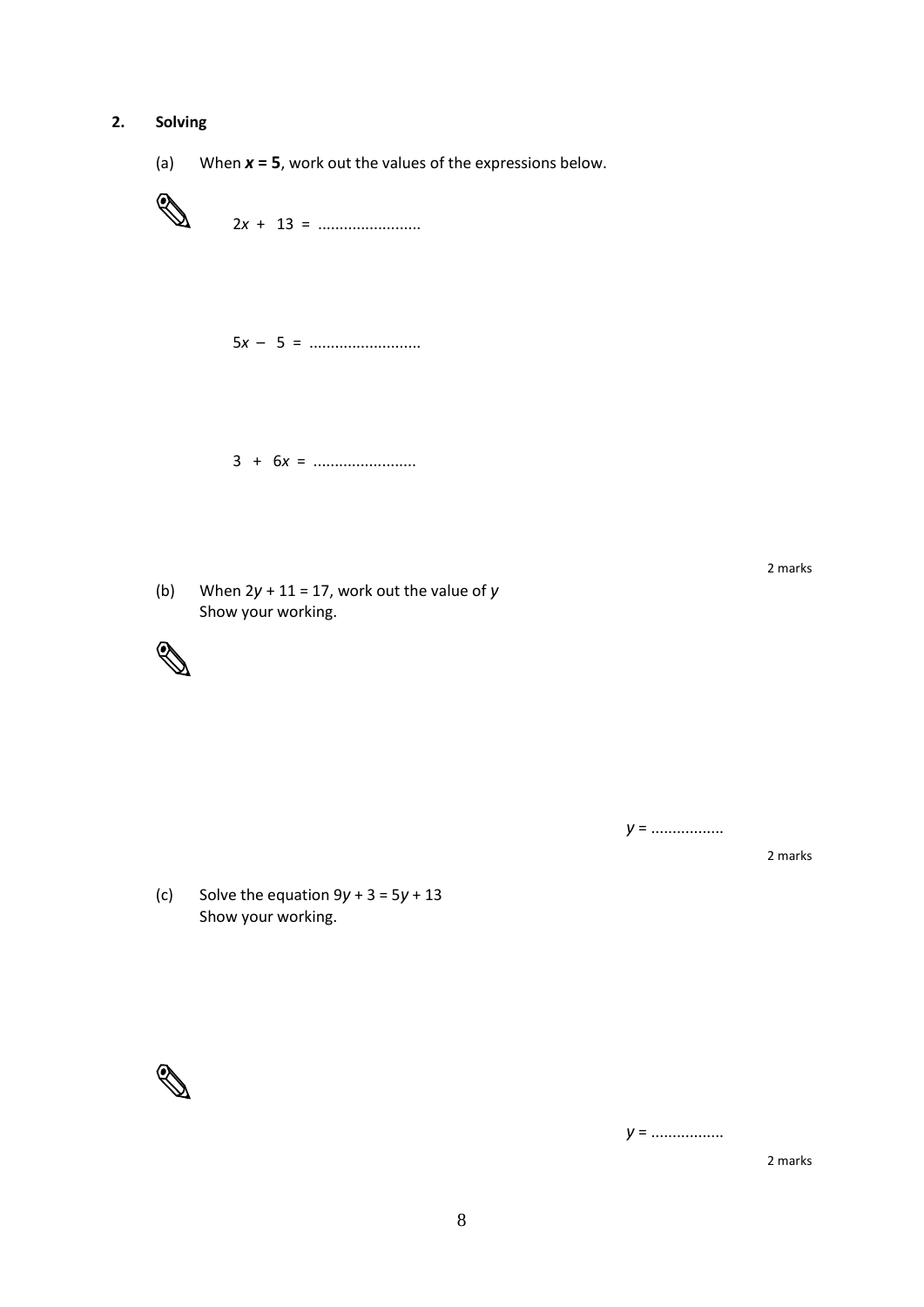#### **3. Thinking Equations**

(a) Solve this equation.

 $7 + 5k = 8k + 1$ 



*k* = ……….…………

1 mark

2 marks

(b) Solve this equation. Show your working.

10*y* + 23 = 4*y* + 26



*y* = ……….…………

**4. Solving**

Solve these equations.

Show your working.

(a) 4*y* = 2*y +* 13

$$
\mathscr{A}
$$

*y* = . . . . . . . .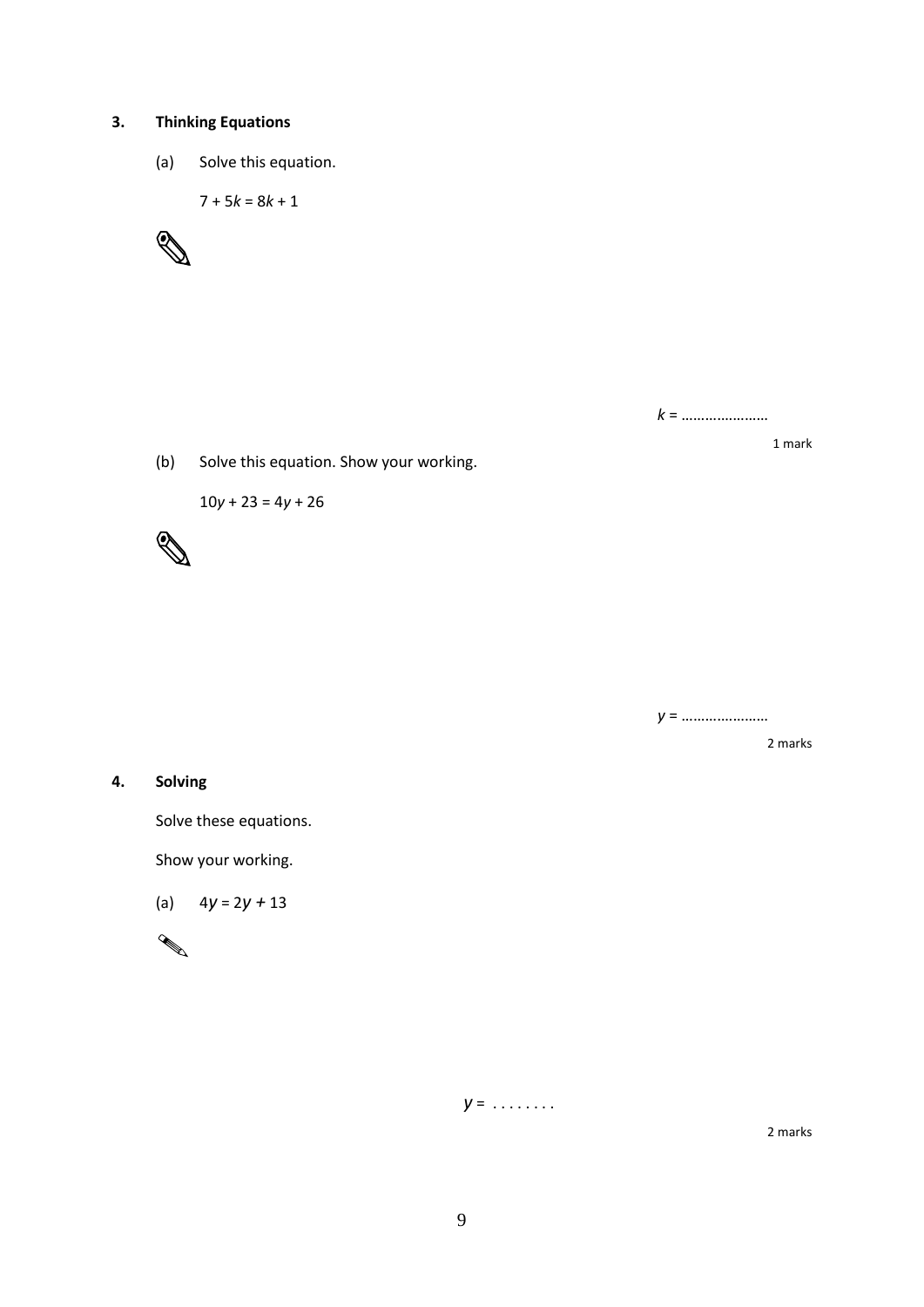(b) 3*y* + 10 = 2*y +* 7



#### **5. Solving**

Solve this equation to find the value of *y*

Show your working.

$$
4y - 3 = 2y + 27
$$



2 marks

*y* = . . . . .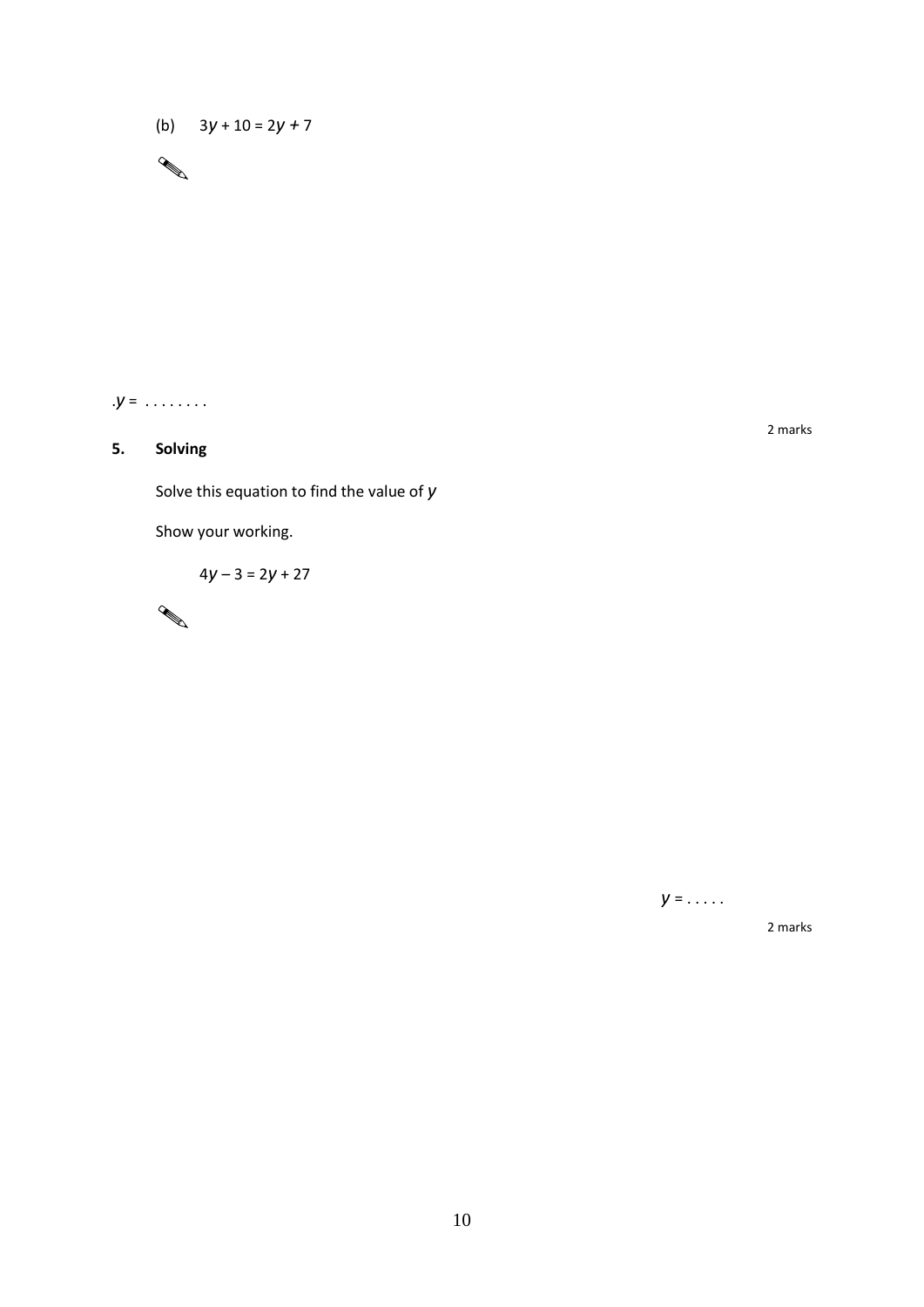# **Unit 2 - Solving Equations GCSE Questions - Homework 1.** Solve.  $3x - 4 = x + 5$ ..........................................

**2.** (a) Solve.

$$
(i) \qquad \frac{x}{5} = 15
$$

............................... [1]

[3]

[3]

[3]

(ii)  $3x + 13 = 2(x + 9)$ 

**3.** Solve.

$$
5x - 2 = 3x + 12
$$

........................................

...............................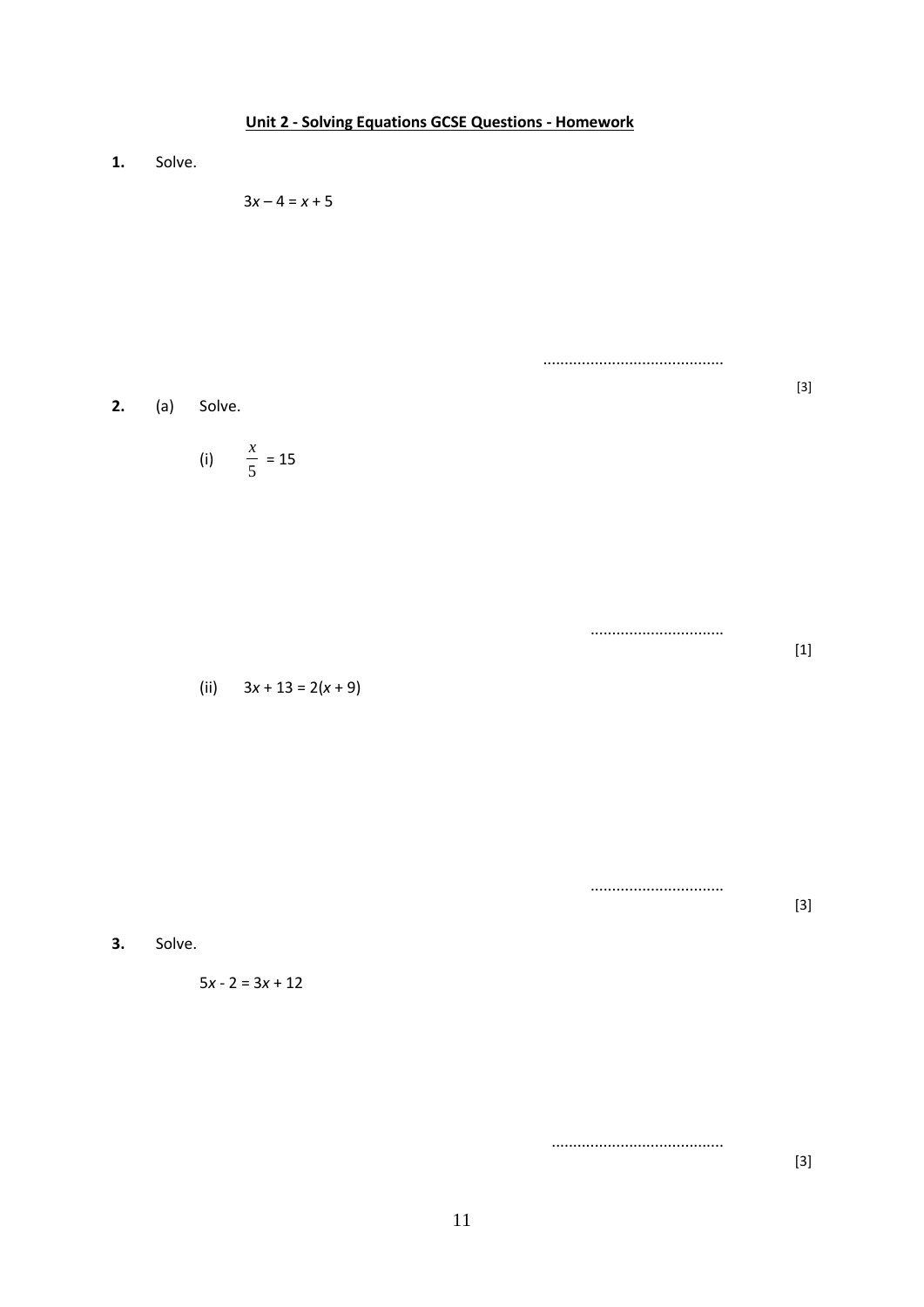4. Solve.

(a) 
$$
2(2x+3) = x-13
$$

 $[3] % \begin{center} \includegraphics[width=\linewidth]{imagesSupplemental/Imers.png} \end{center} % \vspace*{-1em} \caption{The image shows the number of parameters of the parameter $\mathfrak{B}$ and the number of parameters of the parameter $\mathfrak{B}$ and the number of parameters of the parameter $\mathfrak{B}$ and the number of parameters of the parameter $\mathfrak{B}$ and the number of parameters of the parameter $\mathfrak{B}$ and the number of parameters of the parameter $\mathfrak{B}$ and the number of parameters of the parameter $\mathfrak{B}$ and the number of parameters of the parameter $\mathfrak{B}$ and the number of parameters of the parameter $\mathfrak{B}$ and the number of parameters of the parameter $\mathfrak{B}$ and the number of parameters of the parameter $\mathfrak{B}$ and the number of parameters of the parameter $\math$ 

(b) 
$$
\frac{10+2x}{3} = 4
$$

.................................  $[3]$ 

.................................

5. Solve.

(a) 
$$
\frac{9x-15}{4} = 3
$$

.....................................

 $[3]$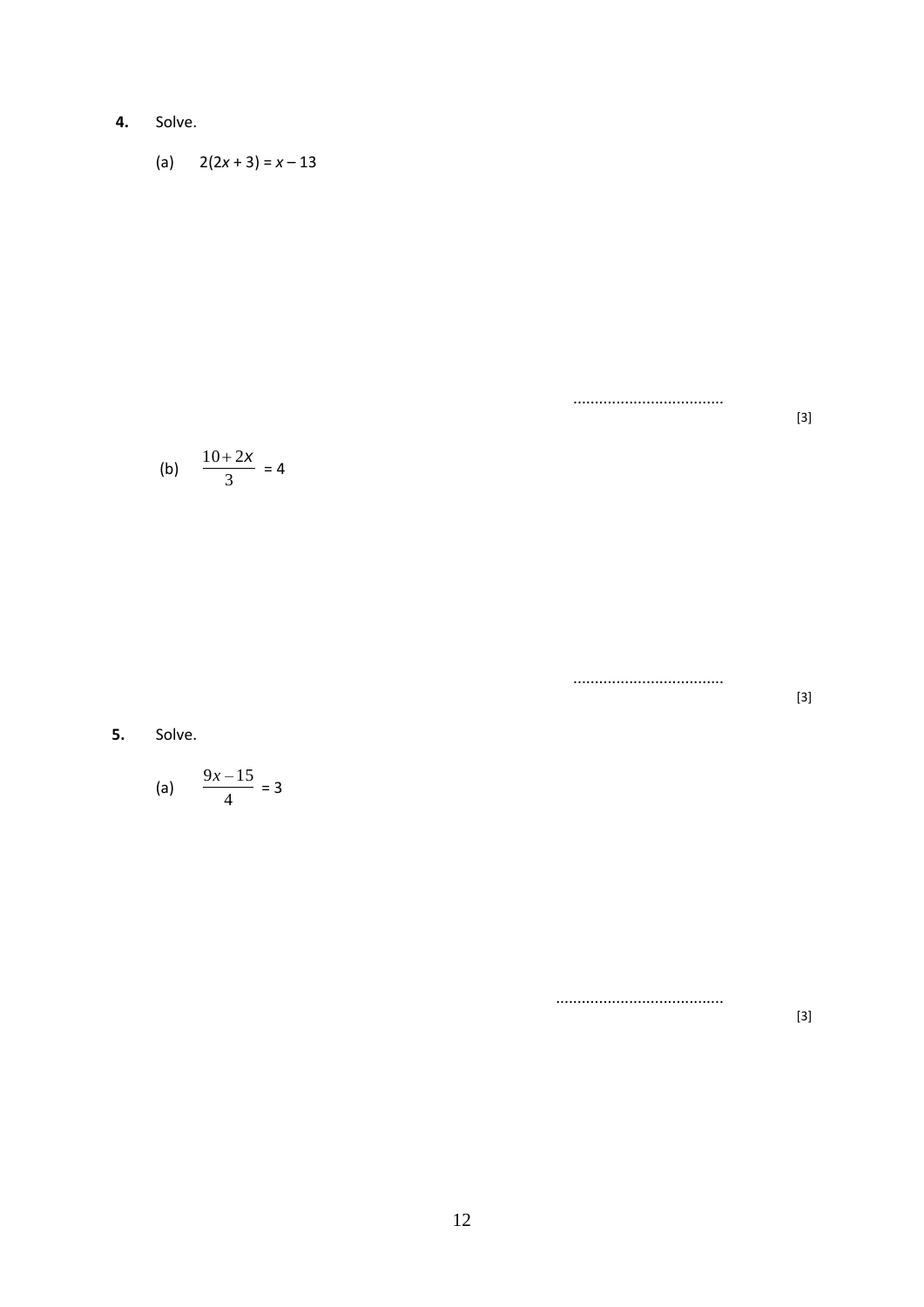

13

...................................

[2]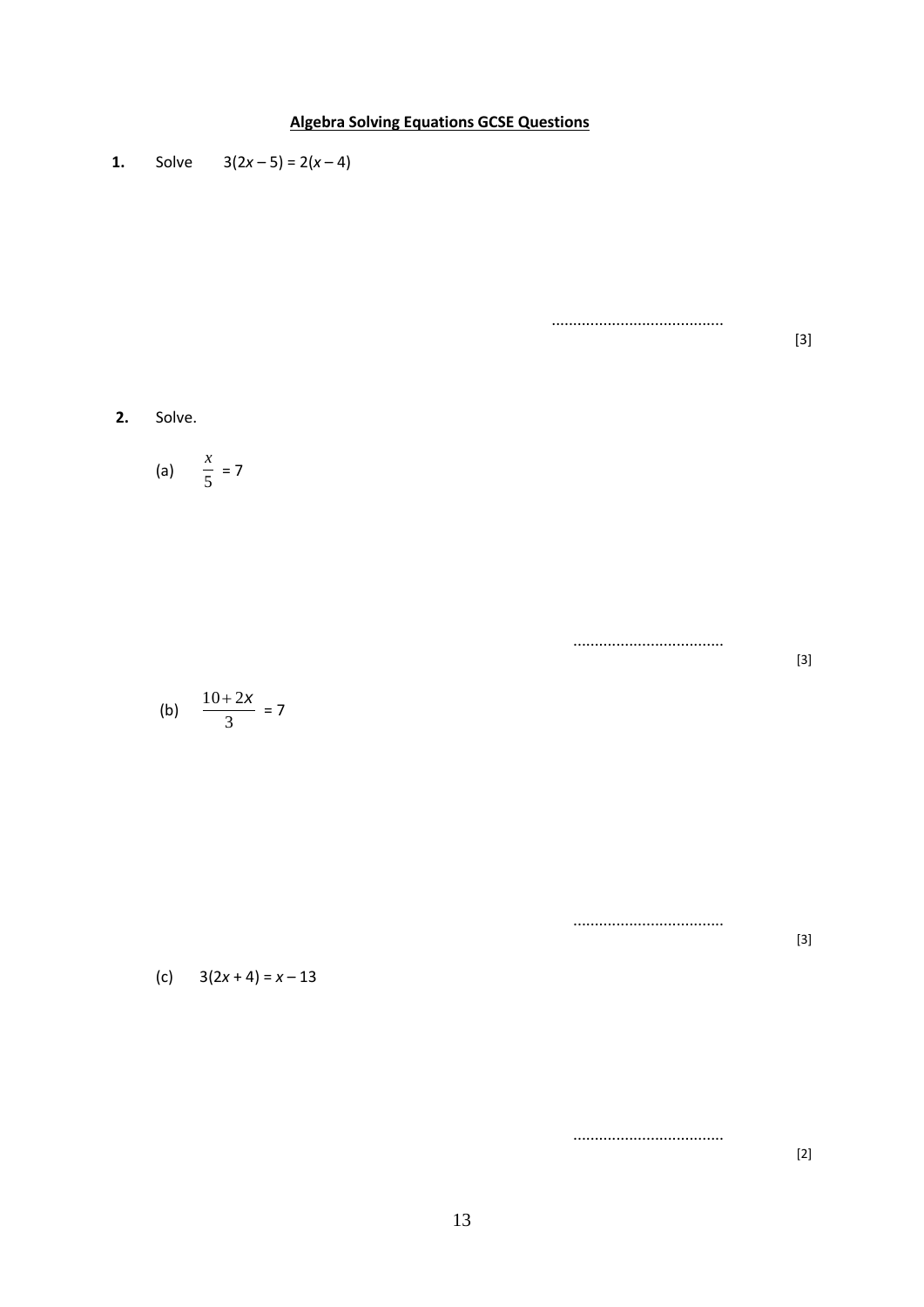$3.$ Solve.

$$
(a) \qquad \frac{9x-15}{4} = x
$$

.....................................

(b)  $3(2x-1)-2(x-4)=19$ 

 $[4] % \includegraphics[width=0.9\columnwidth]{images/TrDiS-Architecture.png} % \caption{The figure shows the results of the estimators in the left hand side.} \label{TrDiS-Architecture} %$ 

 $[3]$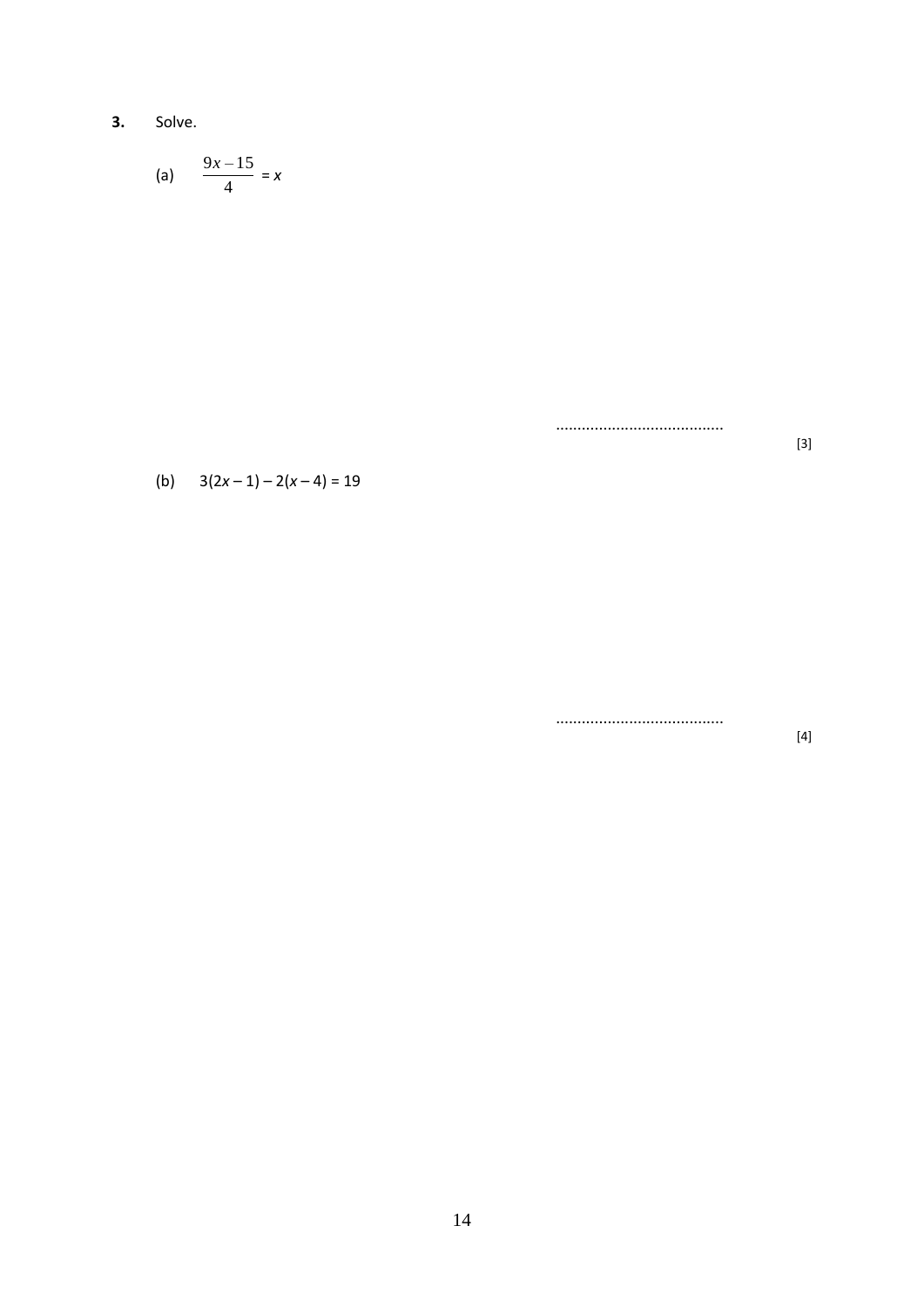#### **Algebra Solving Equations More GCSE Questions**

**1.** (a) Solve.

 $3x - 4 = x + 5$ 

..........................................

[3]

(b)



The width of a rectangle is *x* cm. The length is 1·5 cm more than the width. The perimeter of the rectangle is 17 cm.

Write down an equation satisfied by *x* and solve it to find *x*.

....................................

 $[4]$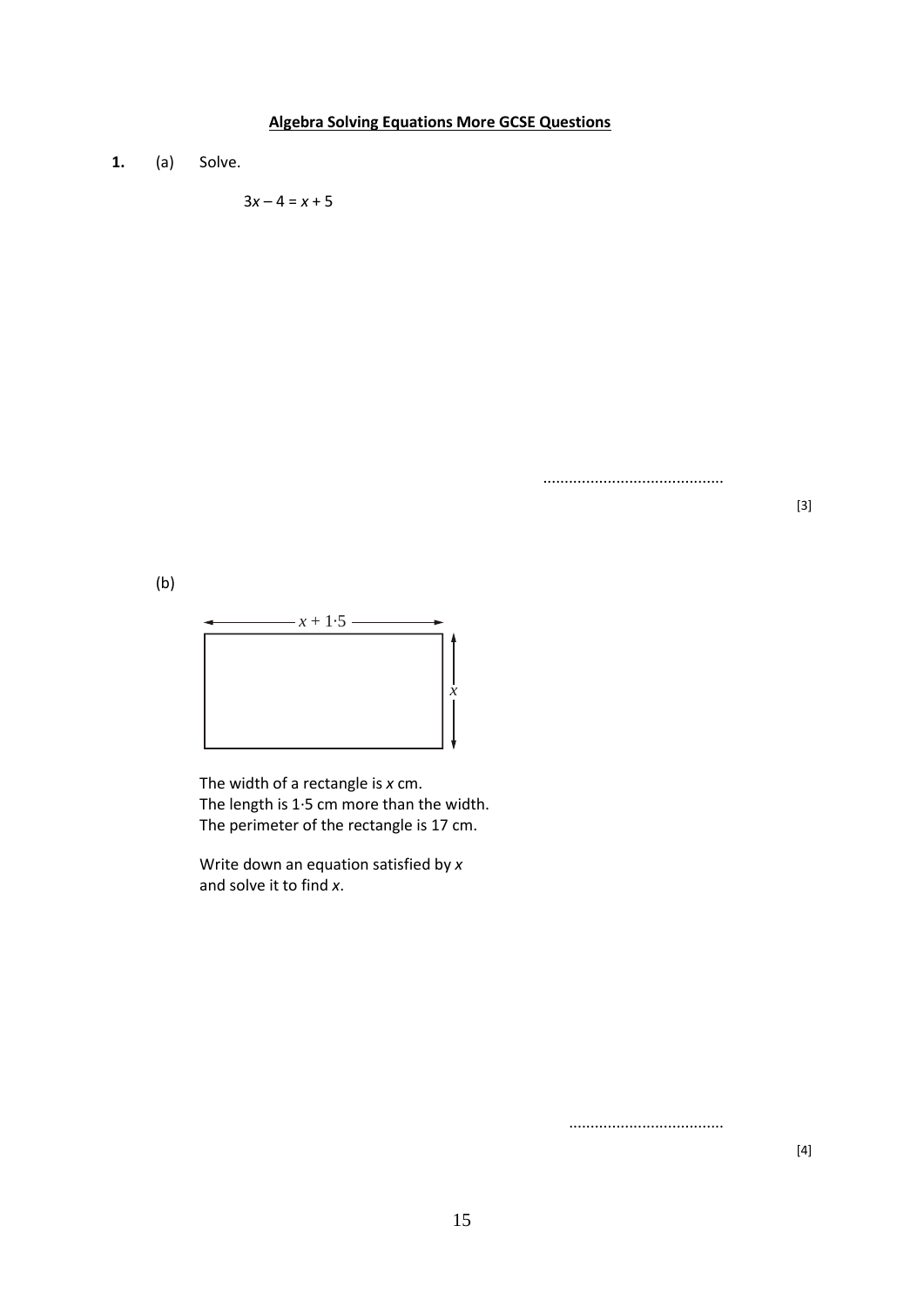$2.$ (a) Solve.

$$
(i) \qquad \frac{x}{5} = 15
$$

..............................

(ii)  $3x + 13 = 2(x + 9)$ 

..............................

 $[3]$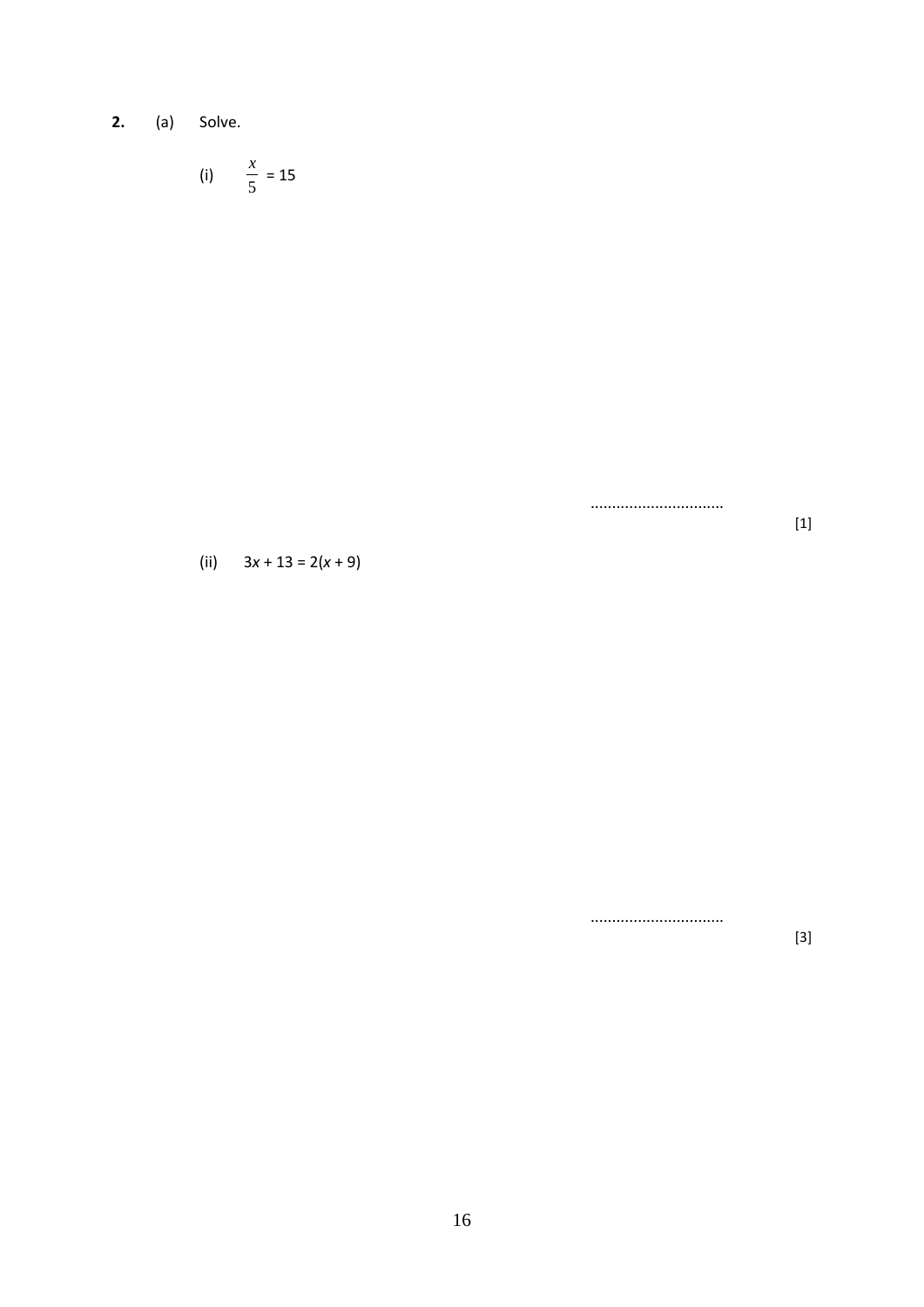$3.$ Solve.

$$
5x - 2 = 3x + 12
$$

 $[3]$ 

#### Solve. 4.

(a)  $2(2x+3) = x-13$ 

.................................

.................................

 $[3] % \begin{center} \includegraphics[width=\linewidth]{imagesSupplemental/Imers.png} \end{center} % \vspace*{-1em} \caption{The image shows the number of parameters of the parameter $\mathfrak{B}$ and the number of parameters of the parameter $\mathfrak{B}$ and the number of parameters of the parameter $\mathfrak{B}$ and the number of parameters of the parameter $\mathfrak{B}$ and the number of parameters of the parameter $\mathfrak{B}$ and the number of parameters of the parameter $\mathfrak{B}$ and the number of parameters of the parameter $\mathfrak{B}$ and the number of parameters of the parameter $\mathfrak{B}$ and the number of parameters of the parameter $\mathfrak{B}$ and the number of parameters of the parameter $\mathfrak{B}$ and the number of parameters of the parameter $\mathfrak{B}$ and the number of parameters of the parameter $\math$ 

(b) 
$$
\frac{10+2x}{3} = 4
$$

 $[3] % \begin{center} \includegraphics[width=\linewidth]{imagesSupplemental/Imit} \caption{The image shows the image shows a single number of times.} \label{fig:limal} \end{center}$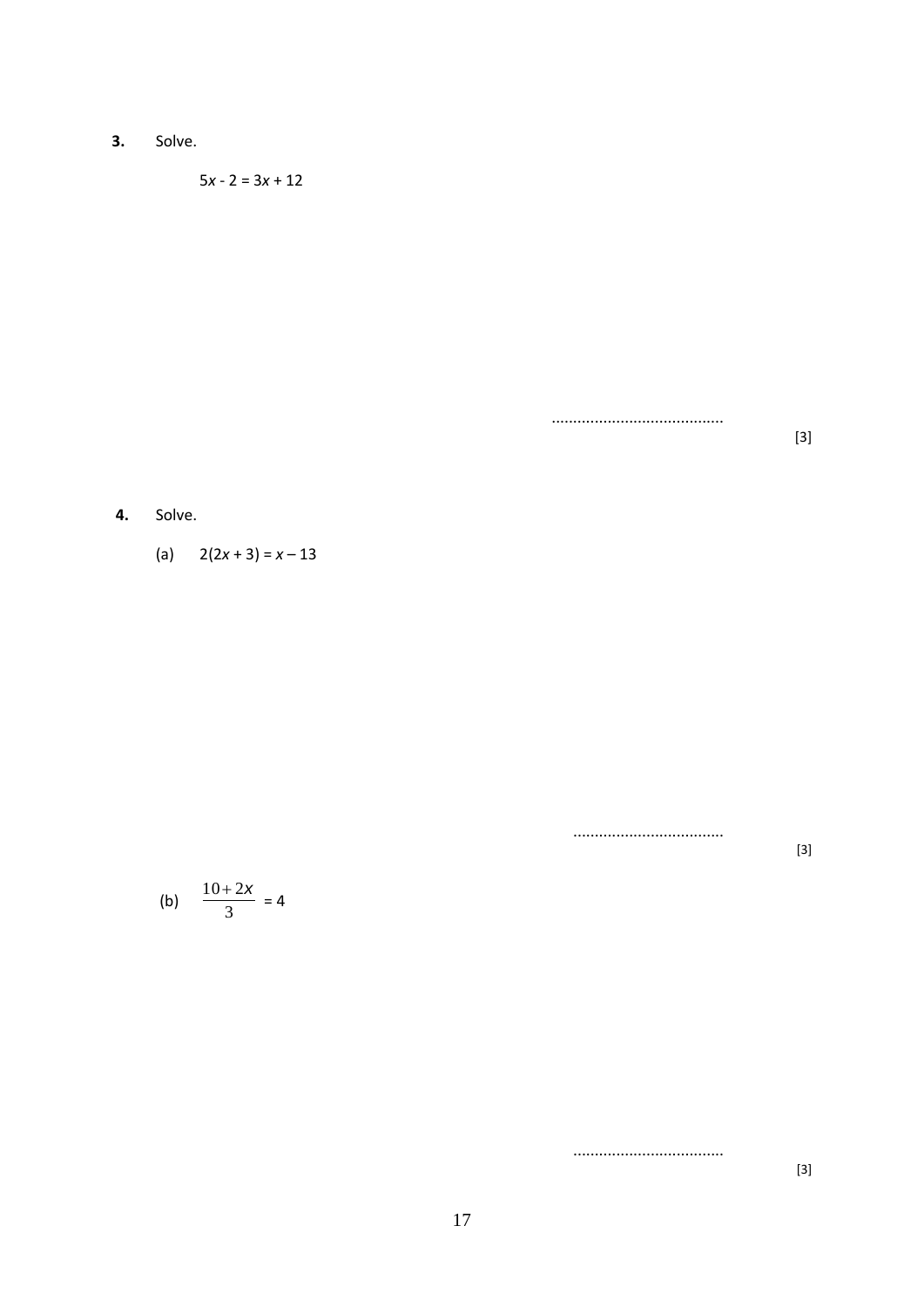$5.$ Solve.

(a) 
$$
\frac{9x-15}{4} = 2x+3
$$

.....................................

(b)  $4(2x-3) = 2(x-4)$ 

 $[3] % \begin{center} \includegraphics[width=\linewidth]{imagesSupplemental/Imetad-Architecture.png} \end{center} % \vspace*{-1em} \caption{The image shows the number of parameters of the parameter $A$. The first two times the number of parameters in the right.} \label{fig:lim} %$ 

 $[3]$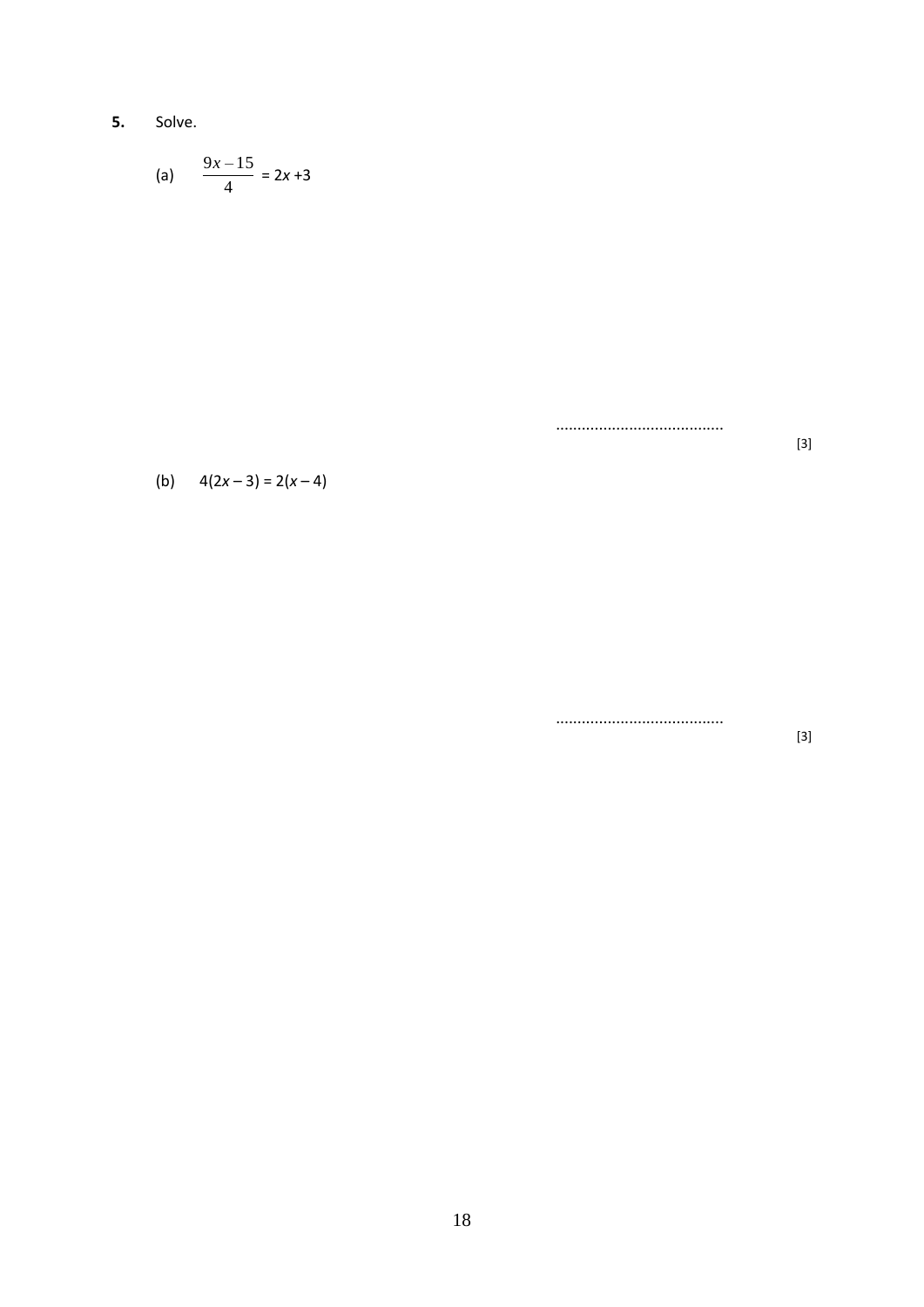### **Homework Questions**

Q1. (a) Solve  $e + e + e + e + e = 45$  $(1)$ (b) Solve  $18 - x = 13$  $(1)$ (c) Solve  $2(y - 5) = 24$  $(2)$ (d) Factorise  $15p + 40$  $(1)$ 

#### (Total for Question is 5 marks)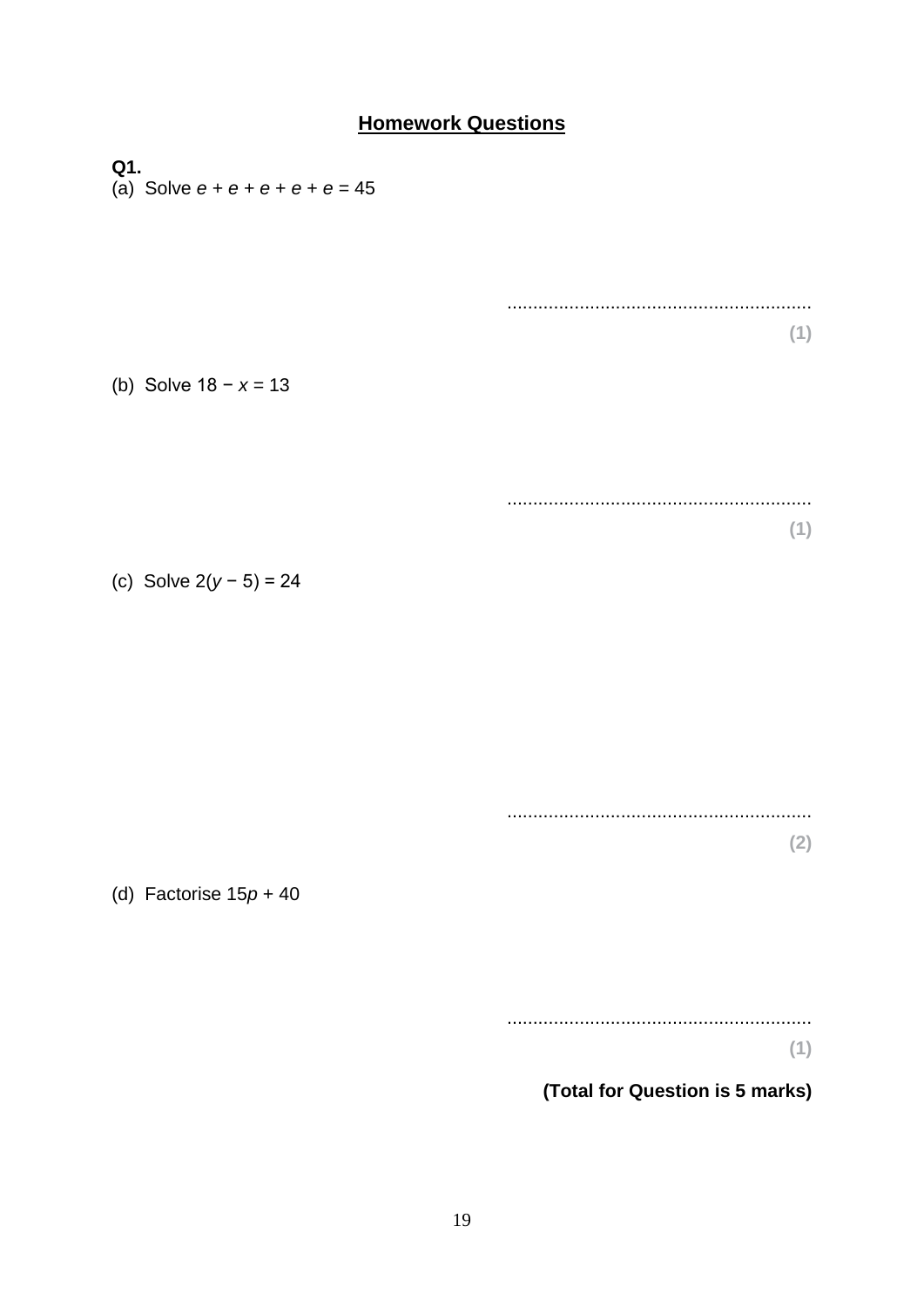Q2.

(a) Solve  $5x = 45$ 

| (b) Solve $w - 8 = 20$ |  |  |
|------------------------|--|--|

| $W =$ |  |  |
|-------|--|--|
|       |  |  |
|       |  |  |



(d) Solve  $4x - 9 = 41$ 

 $(2)$ 

### (Total for Question is 5 marks)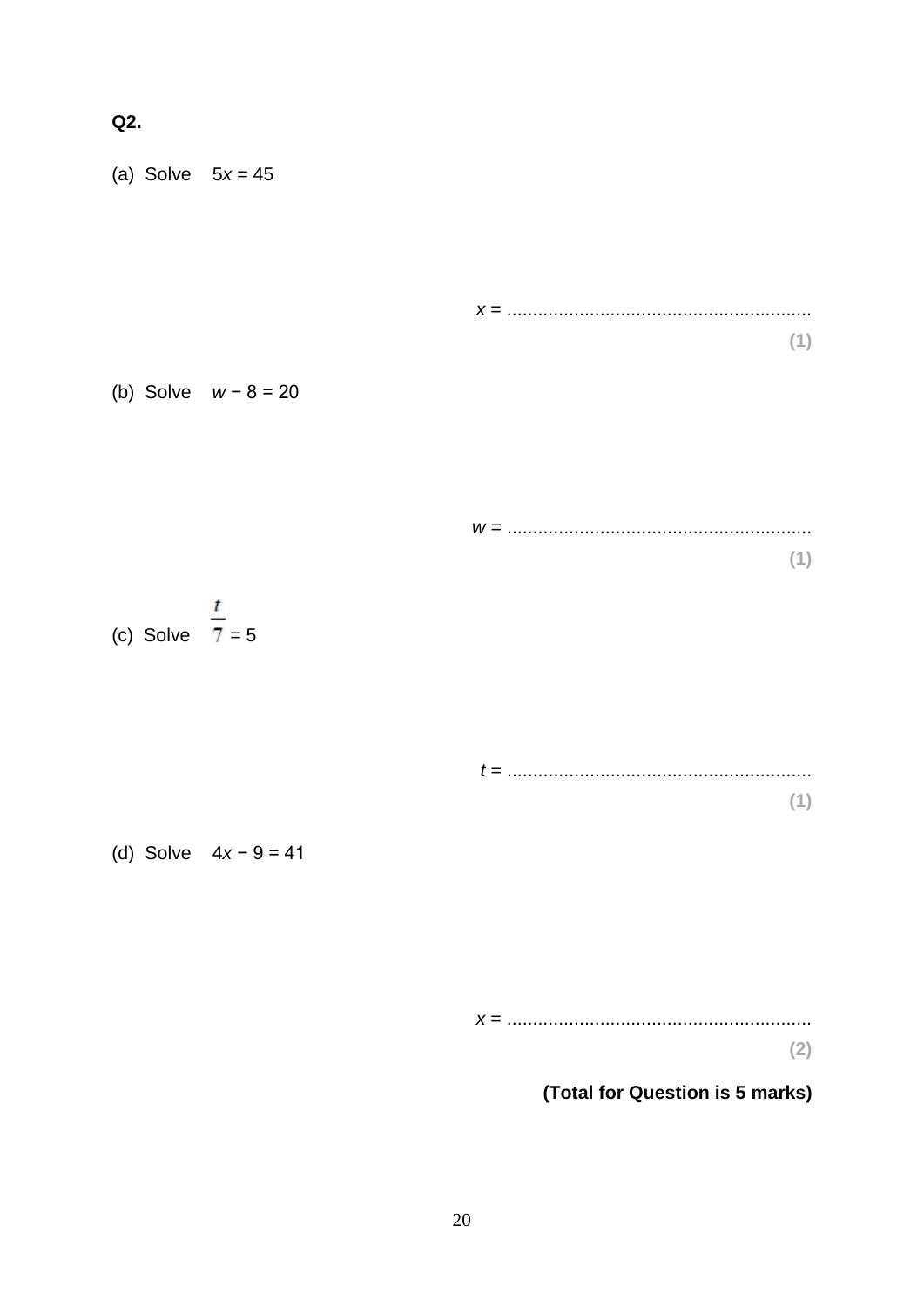**Q3.**

The diagram shows a garden in the shape of a rectangle.



All measurements are in metres. The perimeter of the garden is 32 metres.

Work out the value of *x*

**(Total for Question is 4 marks)**

. . . . . . . . . . . . . . . . . . . . . .